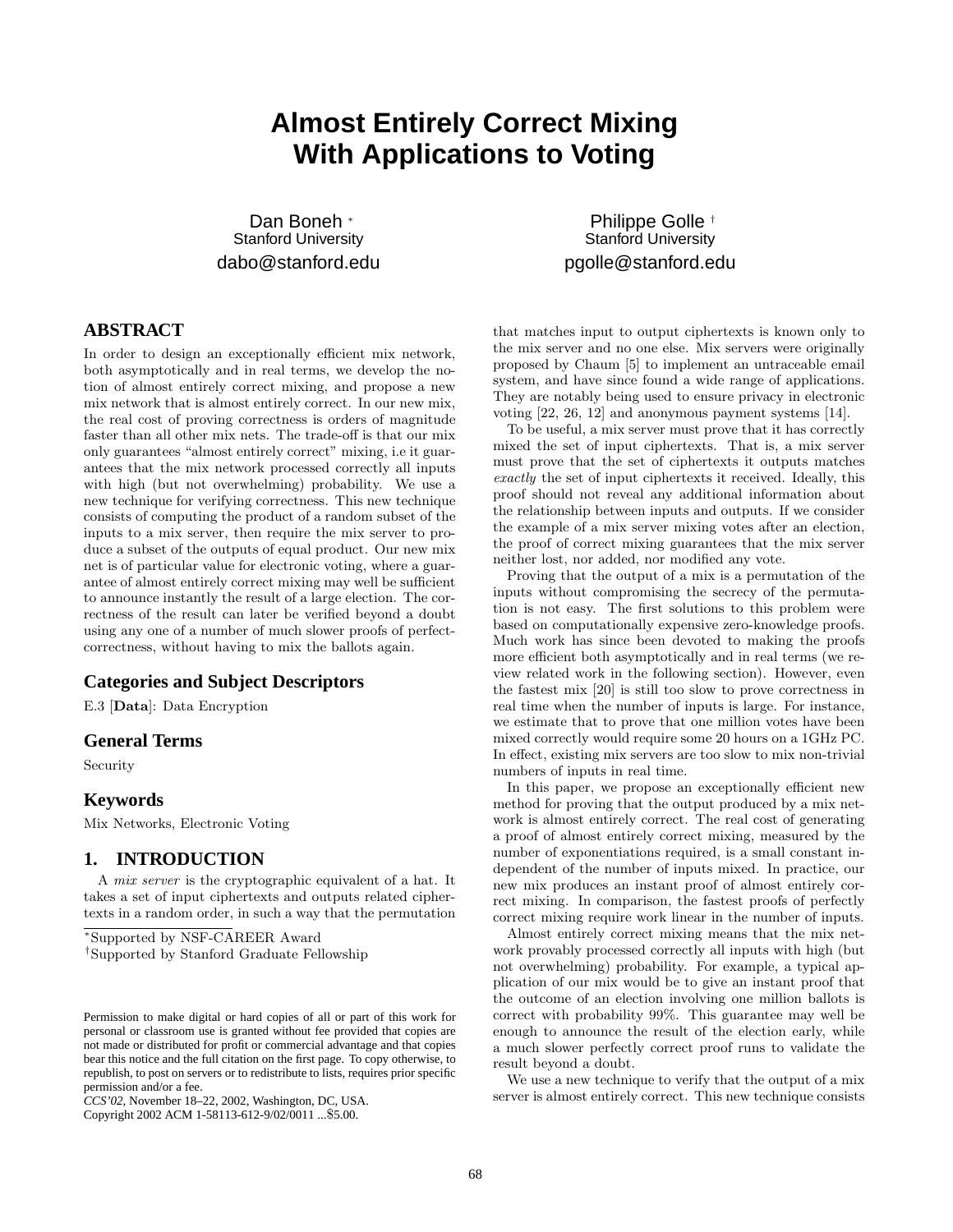of first computing the product  $\pi_S$  of a random subset S of the inputs of the mix server, then revealing the subset  $S$  to the mix server and requesting it to produce a subset  $S'$  of the outputs such that  $\pi_{S'} = \pi_S$ . Observe that an honest mix server can find  $S'$  simply by applying to S the permutation that matches mix inputs to mix outputs. On the other hand, we will show in sections 6 and 7 that the problem of finding S' such that  $\pi_{S'} = \pi_S$  becomes often impossible if the set of outputs produced by the mix server is not a permutation of the inputs.

The most important application of our new proof is in large electronic elections (with one million votes or more), where it may be used to guarantee almost instantly that the output produced by the mix is almost entirely correct. This guarantee will often be enough to announce the result of the election instantly. We can use in parallel to our proof any one of a number of slower proofs of perfect-correctness without having to mix the ballots again (the voters themselves, of course, need not be involved again). What makes this possible is that our proof works with the fastest and also most common implementation of mix networks: ElGamal re-encryption mix nets (see section 2.1).

The rest of this paper is organized as follows. In section 2, we define mix networks and their properties, as well as re-encryption mix nets. In section 3, we survey existing techniques for proving the correct execution of mix nets. We introduce our mechanism for proving almost entirely correct mixing in section 4. In section 5, we propose a new mix network protocol based on a proof of almost entirely correct mixing and examine the properties of this mix net in section 6. In section 7, we prove that our mix net is almost entirely correct. We conclude in section 8.

## **2. MIX DEFINITIONS AND PROPERTIES**

A mix server takes as input a set of ciphertexts and outputs in a random order re-encryptions of these ciphertexts. A re-encryption of a ciphertext is a different ciphertext that decrypts to the same plaintext. We describe later in this section the encryption scheme used by mix servers and the re-encryption process. The main property desired of a mix server is that the permutation that matches input ciphertexts to output re-encryptions should be known to no one but the mix server itself.

Mixing typically involves not one but several mix servers that operate sequentially on the same data. This is called a mix network or mix net. Consider a mix net that consists of n servers. Users submit encrypted inputs to the mix network. These inputs are mixed in a random order by the first mix server. The output of this first mix server is passed to the second mix server, which mixes it again and passes it to the third mix server which mixes it yet again, and so on until the output of the  $n$ -th server becomes the final output of the mix net. The relationship between inputs and outputs of a mix net is not known to any single server, but could only be learnt by a coalition of all the servers.

As is customary, we model all communication between users and mix servers, as well as among mix servers with a bulletin board. The bulletin board is a publicly shared piece of memory to which all participants have read access and appendive, sequential write access with authentication. We further assume that all participants (users and servers) have polynomially bounded computational resources. We consider an adversary that may statically control any number of users and up to all the mix servers minus one. (We refine and justify this adversarial model in section 3). Given these assumptions, we require the following security properties of a mix network:

- Correctness: the set of ciphertexts output by the mix network must "match" the set of input ciphertexts. This means that every output is a re-encryption of an input, and no two outputs are re-encryption of the same input.
- Privacy: no adversary can match any output of the mix network to the corresponding input with probability better than  $1/n$  where n is the number of inputs. Our mixnet guarantees a slightly weaker notion of privacy as explained in section 6.
- Robustness: the mix network must produce a correct output irrespective of possible server faults or failures.
- Universal verifiability: a mix net is universally verifiable if a coalition of all users and all mix servers only ever succeeds in convincing an outside verifier of the correct execution of a mix network when the mix network was indeed executed correctly. Note that universal verifiability uses a stronger adversarial model than that used to define privacy and correctness, since all mix servers may participate in the coalition to cheat an outside verifier.
- Efficiency: while not a security property, low computational overhead is the holy grail of secure mix networks.

## **2.1 Re-encryption Mix Nets**

In this section, we define re-encryption mix networks. Reencryption mix nets were originally proposed in [22]. The particular re-encryption mix of [22] was broken in [24, 25], and later fixed by [21]. A very large number of constructions based on re-encryption mix nets have since been proposed (we will survey them briefly in the following section).

Re-encryption mix networks operate in two distinct phases. In the first phase (the mixing phase), the input ciphertexts are shuffled and re-encrypted. In the second phase (the decryption phase), the mixed ciphertexts that are the output of the first phase are decrypted. The servers that perform the mixing in the first phase, and the servers that perform the decryption in the second phase need not be the same, although they can be the same. We treat them separately in order to define our adversarial model more clearly. We call the first group mixing servers and the second group decryption servers.

DEFINITION 2.1. (Adversarial model) We consider an adversary that may statically control any number of users, up to all the mixing servers minus one, and up to a minority of decryption servers.

This static adversarial model is commonly considered, but it will be particularly appropriate for the mix net we propose. Since our mixing is so fast, it is not practically important to consider dynamic adversaries. The same may not be true for slower mixes, making such schemes possibly weaker or more complicated. As we shall see, the involvement of decryption servers is very much more limited than that of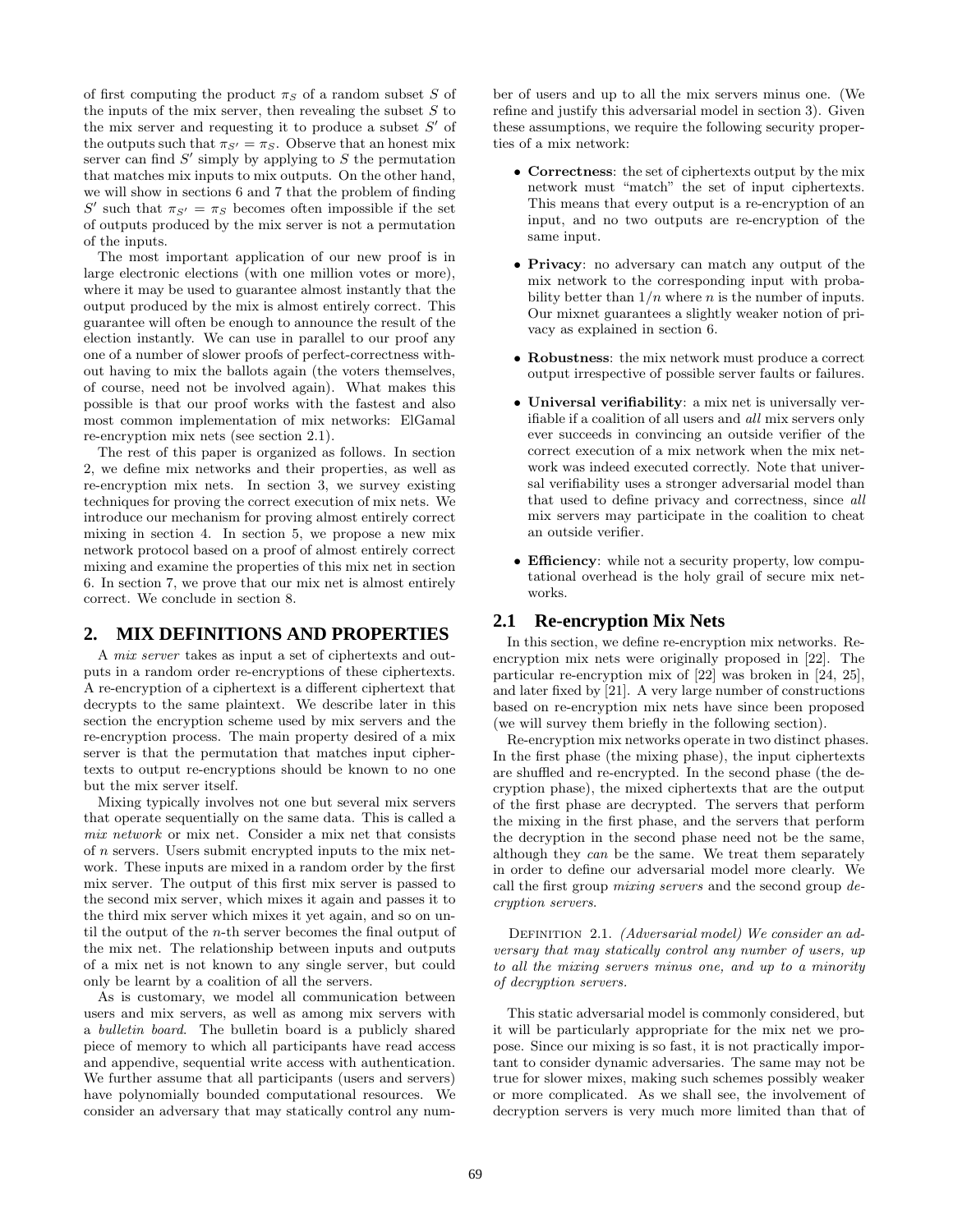| Scheme                           | Computational Cost |                  |           |            | Trade-off   |
|----------------------------------|--------------------|------------------|-----------|------------|-------------|
|                                  | Re-encryption      | Proof            |           | Decryption |             |
| Cut and Choose $ZK$ [26, 21]     | 2n                 | 642nk            | $= O(nk)$ | $(2+4k)n$  |             |
| Pairwise Permutations [2, 16]    | 2n                 | $7n\log n(2k-1)$ | $= O(nk)$ | $(2+4k)n$  |             |
| Matrix Representation [9]        | 2n                 | $18n(2k-1)$      | $= O(nk)$ | $(2+4k)n$  |             |
| Polynomial Scheme [20]           | 2n                 | $8n(2k-1)$       | $= O(nk)$ | $(2+4k)n$  |             |
| Randomized Partial Checking [18] | 2n                 | $n/2(2k-1)$      | $= O(nk)$ | $(2+4k)n$  | Privacy     |
| Optimistic Mixing [11]           | <i>6n</i>          | $6+12k$          | $= O(k)$  | $(5+10k)n$ |             |
| Proof-of-Subproduct [this paper] | 2n                 | $2\alpha(2k-1)$  | $= O(k)$  | $(2+4k)n$  | Correctness |

Figure 1: Real cost per server (for a total of  $k$  servers) of mixing  $n$  items using different mixes. The cost is measured in terms of the number of exponentiations. Note that  $\alpha$  is the security parameter of our scheme (e.g.  $1 \leq \alpha \leq 5$ )

mixing servers. Since this makes decryption servers easier to recruit than mixing servers, it is appropriate that our adversarial model requires a majority of honest decryption servers but only a single honest mixing server.

For concreteness, we base our presentation of re-encryption mix nets on an ElGamal implementation. ElGamal is a probabilistic public-key cryptosystem. The public parameters are a multiplicative group  $\mathbb G$  of prime order  $q$  (either a subgroup of  $\mathbb{Z}_p^*$  or an elliptic curve over  $\mathbb{F}_p$ ), a generator g of the group  $\mathbb{G}$ , and an element  $y = g^x$ . The private key consists of the value  $x$ . ElGamal is semantically secure [27] under the assumption that the Decisional Diffie Hellman (DDH) problem is hard in G. To encrypt a plaintext  $m \in \mathbb{G}$ , a user chooses a random  $r \in \mathbb{Z}_q$  and produces the following ciphertext:  $(g^r, my^r)$ . Note that a ciphertext is a pair of two elements of  $\mathbb{G}$ . To decrypt a ciphertext  $(a, b)$ , a user computes  $a^x/b$  which yields the plaintext m since  $(g<sup>r</sup>)<sup>x</sup> = y<sup>r</sup>$ .

The ElGamal cryptosystem makes re-encryption of ciphertexts possible with knowledge of only the public parameters. To re-encrypt a ciphertext  $c = (g^r, my^r)$ , one only needs to choose a new random value  $r' \in \mathbb{Z}_q$  and compute  $c' = (g^r \cdot g^{r'}, my^r \cdot y^{r'})$ . It is easy to convince oneself that the ciphertexts  $c$  and  $c'$  decrypt to the same plaintext m. Furthermore, one cannot test if  $c'$  is a re-encryption of  $c$  if the DDH problem is hard in  $\mathbb{G}$ .

DEFINITION 2.2. Re-encryption mix networks (ElGamal implementation)

- Key generation: all decryption servers jointly generate the parameters  $(q, q, x, y)$  of an ElGamal cryptosystem in a group G of order q generated by g, using for example the threshold key generation protocol of Pedersen  $[23, 10]$ . The public parameters  $q, g, y$  are made public, while the private key x is shared among the decryption servers in a  $(t, k)$  secret sharing scheme.
- Submission of inputs: users submit to the mix net  $ElGamal$  encrypted inputs  $(g^r, my^r)$  using the parameters generated above. Users are also required to submit a proof of knowledge for the corresponding plaintext m. This can be done for example by proving knowledge of r with respect to  $g^r$ , using  $my^r$  as input to a random oracle (see [13, 27]).
- Mixing phase: mixing server  $M_i$  receives as input the set of ElGamal ciphertexts output by mixing server

 $M_{i-1}$ . Server  $M_i$  permutes and re-randomizes (i.e. reencrypts) all these ciphertexts, and outputs a new set of ciphertexts, which is then passed to  $M_{i+1}$ . Server  $M_i$  must also provide a proof of correct execution (this will be discussed in much detail below).

• Decryption phase: a quorum of decryption servers jointly perform a threshold decryption of the final output, and provide a zero-knowledge proof of correctness for decryption.

## **3. RELATED WORK**

The main difficulty of re-encryption mixnets lies in designing computationally efficient ways for mix servers to prove that they mixed and re-encrypted their inputs correctly in the mixing phase. We survey here some techniques that are representative of the progress made and compare the efficiency of these techniques in Figure 1. The table in Figure 1 compares the real cost per server (for a total of  $k$  servers) of mixing  $n$  items. The cost is expressed as the number of exponentiations required to re-encrypt the inputs, verify correctness and decrypt the outputs. We do not take into account the cost of operations such as additions and multiplications that are much faster to perform than exponentiations. Where applicable, the table also mentions what trade-off is made for efficiency.

The first methods to prove the correctness of the mixing were based on cut-and-choose zero-knowledge proofs [26, 21, 1]. Though much work went into designing efficient customized zero-knowledge proofs, these schemes remain computationally expensive. To make the proofs more efficient, an approach proposed independently by Millimix [16] and MIP-2  $[2, 3]$  is to decompose a permutation on n elements into  $n \log n$  pairwise permutations called comparitors. The mix server then proves correct execution of all the comparitors one by one, which can be done efficiently with a variant of the Chaum-Pedersen [6] protocol that proves equality of discrete logarithms. The schemes recently proposed by Furukawa and Sako [9], and Neff [20] offer yet more efficient proofs of correct mixing.

We now compare in more detail our new mix net to the two schemes to which it is closest: Randomized Partial Checking [18] and Optimistic Mixing [11]. Randomized Partial Checking (RPC) trades-off some privacy for more efficiency: correctness is verified by asking each mix server to reveal a randomly selected fraction of its input/output relations. This guarantees with high probability that all but an exponentially small number of inputs were processed correctly by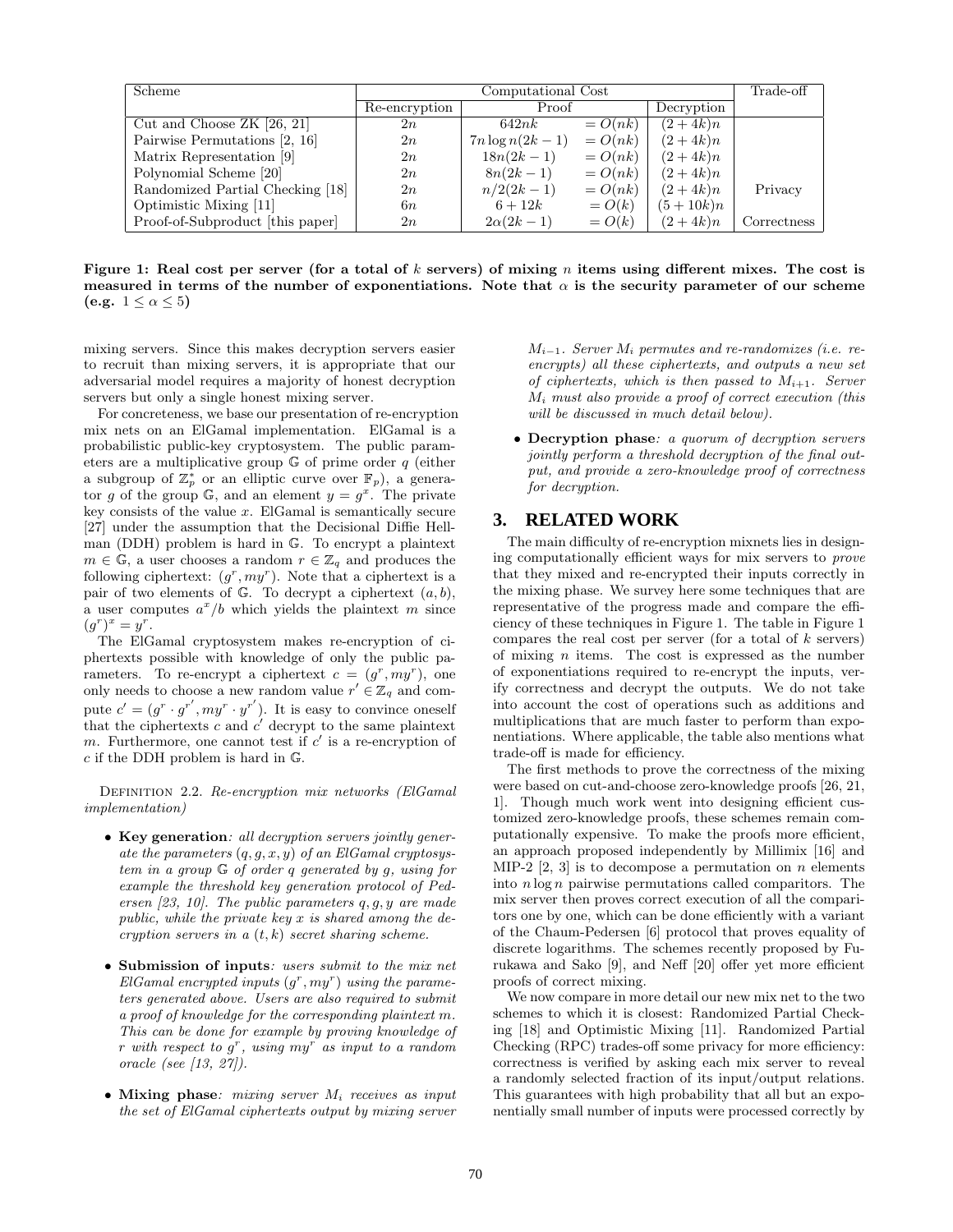the mix server. On the downside, RPC offers a weaker guarantee of privacy. Since each mix server reveals a fraction of its input/output relations, privacy becomes a global property of the mix network: a majority of honest mix servers is required to ensure privacy, rather than a single mix server. To achieve the same confidence in privacy, RPC requires the involvement of many more servers than the schemes we have previously surveyed.

While our mix net bears some resemblance to RPC, it exploits mostly a different trade-off. RPC trades off mostly privacy (and some correctness) for efficiency, while our scheme trades off mostly correctness (and a little privacy) for efficiency. Contrary to RPC, a mix server in our scheme does not reveal individual relationships between inputs and outputs, but only the global relationship between a large subset of the inputs and a large subset of the outputs. Like RPC, our mix offers perfect privacy if there is an honest majority of mix servers. But unlike RPC, our mix preserves some privacy even when there is only a single honest mix server. In the case of a single honest mix server, as we show in section 6, every input is hidden among  $n/2^{\alpha}$  outputs on average, where n is the total number of inputs and  $\alpha$  is the security parameter (e.g.  $\alpha = 4$ ). On the downside, our mixnet does not guarantee perfect correctness but must rely on the parallel execution of a slower verification protocol to guarantee perfect correctness.

Finally, a proof technique similar to ours is used in [11] to build a mix network with different properties. The proof of correctness in [11] consists of a proof that the product of all the inputs equals the product of all the outputs of the mix server. This, combined with redundancy checks in the inputs, guarantees perfect correctness. As in our scheme, the cost of the proof is independent of the number of inputs mixed. But on the downside, the redundancy checks in the inputs (which guarantee perfect correctness) result in a cost of mixing and decrypting that is more than twice as high as in all other re-encryption mix networks.

To summarize, our mix has the lowest total computational overhead for mixing  $n$  inputs. In particular the number of exponentiations required to prove correct mixing is a constant independent of the number of inputs. Our scheme guarantees only almost entirely correct mixing: any error in the output is detected with probability 99% whereas perfectly correct mixes provide standard guarantees of correctness of  $1 - 2^{80}$ . Our scheme also trades off a little privacy (see section 6).

# **4. PROOF OF ALMOST ENTIRELY COR-RECT MIXING**

To illustrate the key idea of our proof of almost entirely correct mixing, we introduce first the following simple problem. Consider a prover who is committed to two sets of *n* elements:  $m_1, \ldots, m_n \in \mathbb{G}$  and  $m'_1, \ldots, m'_n \in \mathbb{G}$ . This prover wants to convince a verifier that there exists a permutation  $\varphi$  on *n* elements such that for all *i*,  $m'_i = m_{\varphi(i)}$ . In other words, the prover must convince the verifier that the set  $\{m_i'\}_{i=1}^n$  is a permutation of the set  $\{m_i\}_{i=1}^n$ . In addition, the prover must reveal no information about the sets  $\{m_i\}_{i=1}^n$  and  $\{m_i'\}_{i=1}^n$  and as little information as possible about the permutation  $\varphi$ . We assume that the prover is computationally bounded.

We propose the following approach:

- 1. The verifier chooses a random subset of indices  $S \subset$  $\{1, \ldots, n\}$  (note that  $|S| \approx n/2$  with high probability).
- 2. The prover reveals to the verifier the set  $S' = \varphi(S)$ defined as  $\varphi(S) = {\varphi(s)|s \in S}.$  The verifier checks that  $|S| = |S'|$ .
- 3. The prover shows that  $\prod_{S} m_i = \prod_{S'} m'_i$ . We assume that this can be done without revealing anything about the  $m_i$  or  $m'_i$ . The verifier is satisfied if this product equality holds.

There are a few important observations to make about this approach:

- A prover who knows a permutation  $\varphi$  such that for all  $i, m'_i = m_{\varphi(i)}$  will always trivially succeed in steps 2 and 3.
- Consider a malicious prover who does not have a permutation  $\varphi$  such that for all i,  $m'_i = m_{\varphi(i)}$ . This prover must find a set S' such that  $|S| = |S'|$  and  $\prod_{S} m_i = \prod_{S'} m'_i$ . We prove in section 7 that if the set  $\{\widetilde{m'_i}\}\$ is not a permutation of the set  $\{m_i\}$ , then the probability that the prover can find a set  $S'$  with the desired properties in polynomial time is at most 5/8, or else the discrete logarithm problem can be solved in polynomial time in G.
- The proof leaks a little bit of information about the permutation  $\varphi$ . Given S and  $S' = \varphi(S)$ , the verifier knows that  $\varphi(i) \in S'$  if and only if  $i \in S$ . This is acceptable for mix network applications, considering the number of inputs  $m_i$  is typically large, so that being hidden among about half the outputs is sufficient.

#### Applications to ElGamal re-encryption mixes.

ElGamal re-encryption mix networks were defined in section 2.1. Recall that the inputs to a mix server are ElGamal ciphertexts. The mix server mixes these inputs, re-encrypts them, and outputs a new set of ElGamal ciphertexts. Following the example above, we propose to verify that the inputs were mixed correctly by first computing the product of a randomly selected subset  $S$  of the inputs, then giving  $S$ to the mix server and asking it to produce a subset  $S'$  of the outputs whose product is the same. To make this proof technique work with ElGamal ciphertexts, we need the following two propositions:

PROPOSITION 4.1. *(Multiplicative homomorphism of El-*Gamal) Let  $(g_1, m_1)$  and  $(g_2, m_2)$  be ElGamal encryptions of plaintexts  $P_1$  and  $P_2$ . Then  $(g_1g_2, m_1m_2)$  is an ElGamal encryption of the product  $P_1P_2$ .

PROPOSITION 4.2. (Chaum-Pedersen protocol [6]) Consider a prover who knows values  $(g, x, h, y)$  in  $\mathbb{Z}_p$  and also knows  $\log_a x$  and  $\log_b y$ . The Chaum-Pedersen protocol allows this prover to convince a verifier that  $\log_a x = \log_h y$ without revealing anything about these discrete logarithms. A trivial application of the Chaum-Pedersen protocol is to prove that two ElGamal ciphertexts are re-encryption of the same plaintext.

Consider a mix server who receives as inputs  $n$  ElGamal ciphertexts  $(g^{r_i}, m_i \cdot y^{r_i})$ , and outputs n ElGamal ciphertexts  $(g^{r'_i}, m'_i \cdot y^{r'_i})$ . Proposition 4.1 shows that any verifier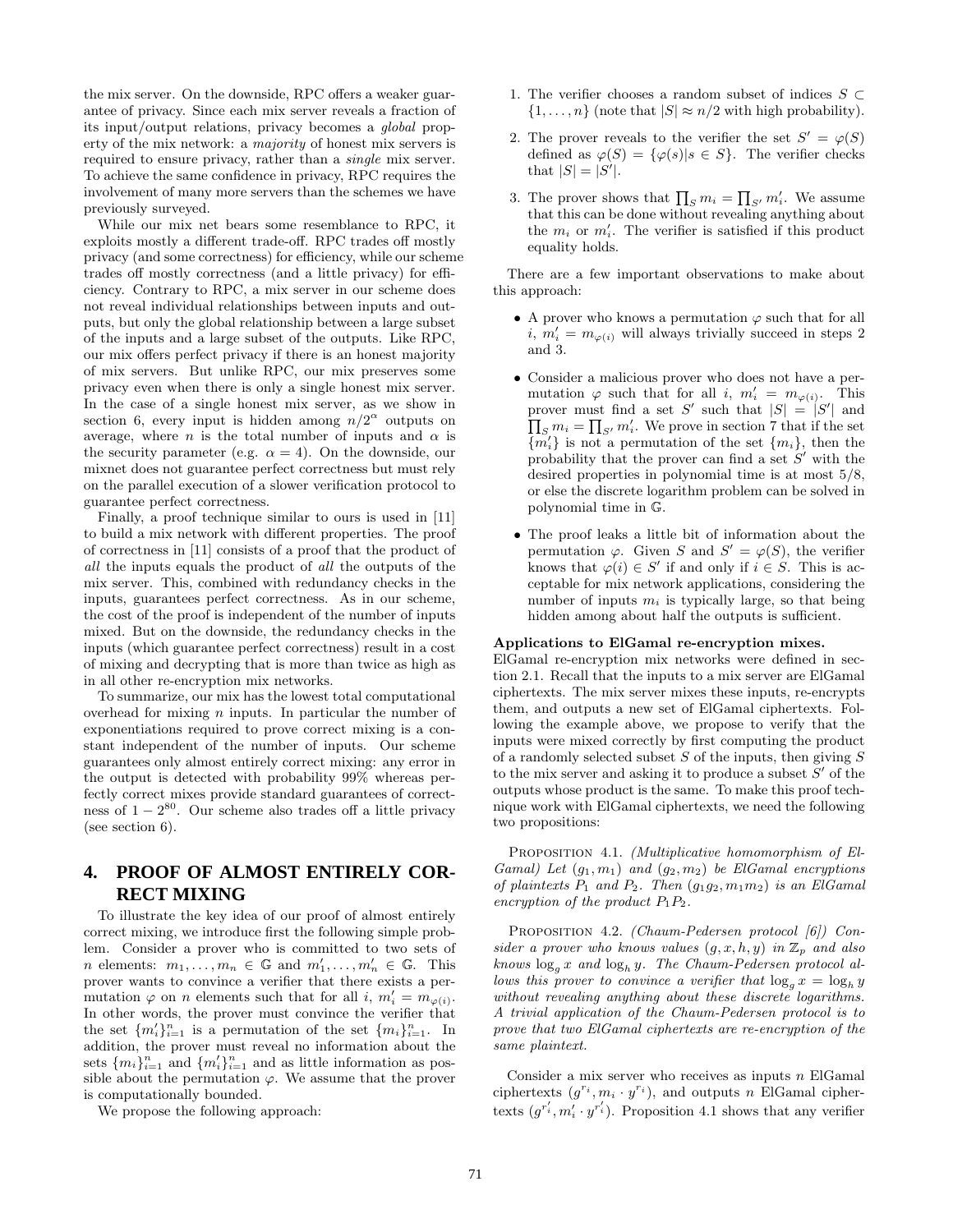can compute an ElGamal encryption  $(g, m)$  of  $\prod m_i$ , and an ElGamal encryption  $(g', m')$  of  $\prod m'_i$ . With Proposition 4.2, the mix server can then prove that  $\prod m_i = \prod m'_i$  by giving a zero-knowledge proof that  $\log(g'/\overline{g}) = \log_{g}(m'/m)$ .

## **5. OUR NEW MIX NET**

In this section, we integrate our proof of almost entirely correct mixing in the design of the ElGamal re-encryption mix network and give a detailed description of the resulting mix network protocol.

Setup. The decryption servers jointly generate the parameters  $(q, q, x, y)$  of an ElGamal cryptosystem in a group G of prime order  $q$  generated by  $q$ . The private key  $x$  such that  $y = g^x$  is shared among all decryption servers in a  $(t, k)$ secret sharing scheme. This may be done using for example the  $(t, k)$ -threshold key generation protocol of Pedersen. This setup step is executed only once. After that, the same parameters can be used to mix any number of input batches. The parameters of the ElGamal cryptosystem need only be generated anew if new servers join the mix or existing servers leave the mix.

#### Submission of inputs.

- The servers publish the public ElGamal parameters that were generated in the setup phase.
- Users submit their inputs to the mix net encrypted with ElGamal. Let  $m_i$  be the input of user  $U_i$ . For simplicity, we assume that  $m_i \in \mathbb{G}$ . User  $U_i$  encrypts  $m_i$  and posts the resulting ciphertext  $(g^r, m_i \cdot y^r)$  to the mix net's bulletin board. Users must also prove knowledge of  $m_i$  (see section 2.1)
- The mix servers agree on a security parameter  $\alpha > 0$ , where  $\alpha$  is a small integer (say,  $\alpha \leq 5$ ). Higher values of  $\alpha$  provide a stronger guarantee of correct mixing but offer less privacy to the users. We examine this trade-off in detail in the next section.

#### Re-randomization and Mixing.

The first mix server reads users' input ciphertexts from the bulletin board, re-randomizes the ciphertexts, and writes them back to the bulletin board in random order. One by one all other mix servers perform the same operation. The output written to the bulletin board by one mix server becomes the input to the next mix server, until each server has performed the following mix step exactly once:

- 1. Mix server  $M_i$  reads as inputs n ElGamal ciphertexts  $C_i = (g^{r_i}, m_i \cdot y^{r_i})$  from the bulletin board.
- 2.  $M_j$  re-randomizes these ciphertexts to produce  $C_i'$  $(g^{r'_i}, m'_i \cdot y^{r'_i})$
- 3.  $M_j$  outputs these new ciphertexts to the bulletin board in random order:  $C'_{\varphi_j(i)}$ , where  $\varphi_j$  is a random permutation on *n* elements chosen by mix server  $M_i$ . Mix server  $M_i$  is required to remember the permutation  $\varphi_i$ and the re-randomization factors  $r'_i$  until the verification step which we describe next is complete. The permutation  $\varphi_j$  and the re-randomization factors should of course be kept secret.

#### Verification.

Mix servers are not allowed to abort at any time during the verification. A mix server that does abort is accused of cheating.

Before verification starts, all servers jointly generate a random string r which will be used to generate random challenges. The string r is generated as follows. Each mix server  $M_i$  selects a random string  $r_i$  and commits to  $r_i$  using a non-malleable commitment scheme [8]. After all commitments are received, they are opened. The random string r is computed as  $r = \bigoplus_j r_j$ .

Next, each server in turn must prove that it re-randomized and mixed the ciphertexts correctly. The following 6 steps are repeated individually for each server. The verification step for server  $M_j$  proceeds as follows. As above, let  $C_i =$  $(g^{r_i}, m_i \cdot y^{r_i})$  for  $1 \leq i \leq n$  denote the input ciphertexts received by server  $M_j$ . (We omit the subscript j in the notation of  $C_i$  for clarity). Let  $C'_{\varphi_j(i)}$  be the set of outputs, where  $C'_{i} = (g^{r'_{i}}, m'_{i} \cdot y^{r'_{i}})$ .

- 1. We first verify that all  $C_i'$  are properly formatted, i.e. every  $C_i'$  consists of a pair  $(s,t) \in \mathbb{G}^2$ . Observe that this can be done efficiently. If  $\mathbb G$  is a subgroup of  $\mathbb Z_p^*$ , the computational cost to verify that an element belongs to G is one exponentiation, but the verification for all  $C_i'$  can be batched (see [4]), resulting in a cost of a single exponentiation to verify all  $C_i'$ . If  $\mathbb G$  is the group of points of an elliptic curve over  $\mathbb{F}_p$  of prime order q, the computational cost to verify that a point is on the curve is one squaring and one cubing.
- 2. Using the Chaum-Pedersen protocol (proposition 4.2), mix server  $M_j$  proves that  $\prod_{i=1}^n m_i = \prod_{i=1}^n m'_i$ .
- 3. All mix servers collaborate to generate  $\alpha$  sets  $S_1, \ldots, S_\alpha$ , where each set  $S_i$  is a subset of  $\{1, \ldots, n\}$ . The sets  $S_i$  are generated independently of one another in the following manner. Every index  $1 \leq k \leq n$  is included in  $S_i$  independently at random with probability 1/2. The randomness is derived from the random string  $r$ generated jointly by all servers at the beginning of the verification step. We examine in more detail how to generate the subsets  $S_i$  at the end of this section.
- 4. The sets  $S_1, \ldots, S_\alpha$  are given to mix server  $M_i$ .
- 5. Mix server  $M_j$  must produce  $\alpha$  subsets  $S'_1, \ldots, S'_\alpha$  of  $\{1,\ldots,n\}$  such that for all  $1 \leq i \leq \alpha$   $|S_i| = |S'_i|$ and  $\prod_{k \in S_i} m_k = \prod_{k \in S_i'} m'_k$ . This product equality is proved using the Chaum-Pedersen protocol.
- 6. If the mix server fails in step 5, it is accused of cheating. The decryption servers are then called upon to inspect the transcript of the verification (steps 3, 4 and 5) on the bulletin board. If cheating is confirmed by the decryption servers, the cheating mix server is banned from any future mixing. In this case, the remaining honest servers restart the whole mixing from the beginning using the original ciphertext inputs posted by users to the bulletin board.

#### Decryption.

The mix network proceeds to the decryption step only if the verification step did not expose any cheating servers. A quorum of decryption servers jointly performs a threshold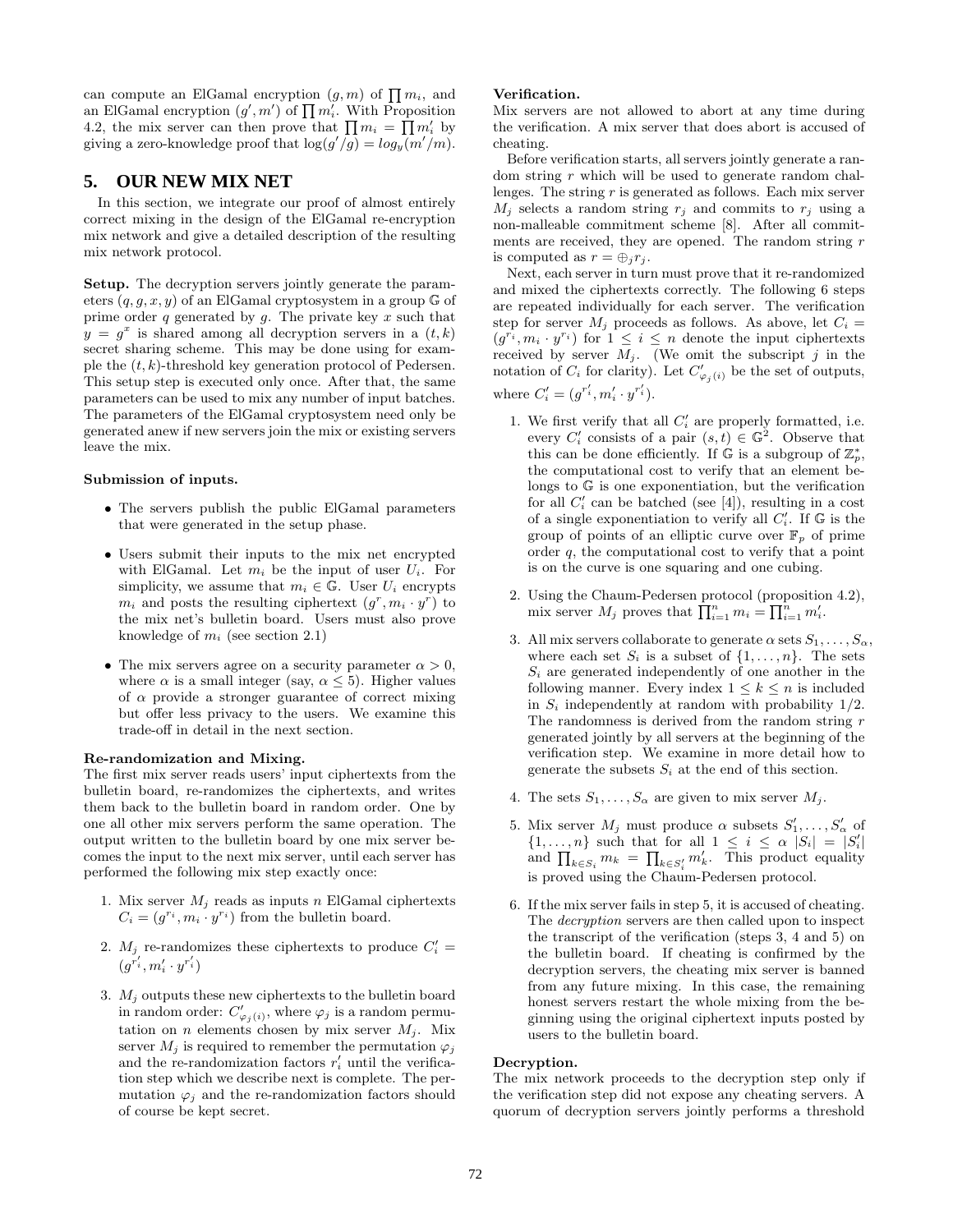decryption of the final output ciphertexts, and provides a zero-knowledge proof of correctness for decryption.

Perfectly-correct proof. If a proof that the mix net operated perfectly correctly is required, we may run a slower perfectly-correct verification step, such as for example that proposed by Neff [20]. The cost of this additional verification is not included in the analysis of our new mix net.

This completes the description of our new mix net. We end this section with a description of how to generate the sets  $S_1, \ldots, S_\alpha$  in step 3 of the verification phase.

#### Optimization for the generation of challenges.

Recall that we denote by  $r$  the randomness jointly generated by all the servers before the verification started. Let  $h: \{0,1\}^* \to \{0,1\}^{160}$  be a hash function. In our security analysis, we model  $h$  as a random oracle. Let  $B$  be the content of the bulletin board just before the sets  $S_i$  are generated (i.e. everything that has been posted to the bulletin board up to that point). We use the master randomness  $r$  and the string  $B$  together with the hash function  $h$  to generate the sets  $S_1, \ldots, S_\alpha$  using the following rule: index  $k \in \{1, \ldots, n\}$  is included in  $S_i$  for mix server  $M_j$  if and only if the least significant bit of  $h(r||B||j||i||k)$  is 1, where || denotes string concatenation.

## **6. PROPERTIES**

In this section, we examine the properties of our new mix net in terms of soundness, efficiency, robustness, privacy, correctness and finally universal verifiability.

## **6.1 Soundness**

PROPOSITION 6.1. (Soundness) Our mix net is sound, in the sense that a server who does not deviate from the protocol cannot fail the verification step.

PROOF. A mix net who submits  $S' = \varphi_j(S)$  can not fail the verification test. Recall from proposition 2.1 that our adversarial model allows the adversary to control at most all but one of the mix servers, and up to a minority of decryption servers. The involvement of the decryption servers when cheating is alleged (step 6 of the verification) guarantees soundness since a majority of them is honest. (Were it not for decryption servers, a majority of cheating mix servers could evict a minority of honest mix servers.)  $\Box$ 

## **6.2 Efficiency**

PROPOSITION 6.2. (Efficiency) The cost of mixing  $n$ items is 2n exponentiations per mix server. The cost of proving that the mixing is almost entirely correct is  $2\alpha(2k -$ 1) exponentiations per mix server and the cost of decrypting n outputs is  $(2 + 4k)n$ , where k is the total number of mix servers.

As discussed in section 3, our mix has the lowest total computational overhead to mix  $n$  inputs. In particular the number of exponentiations required to prove that mixing has been done correctly is a constant independent of the number of inputs.

## **6.3 Robustness**

PROPOSITION 6.3. (Robustness) Like any re-encryption mix network, our construction produces an output as long as a quorum of decryption servers is available to proceed with the decryption phase.

## **6.4 Privacy**

PROPOSITION 6.4. (Privacy) Every input is hidden among  $n/2^{\alpha}$  outputs on average.

PROOF. In the verification step, each mix server must reveal the image by his secret permutation of  $\alpha$  sets  $S_1, \ldots, S_\alpha$ , each of size on average  $n/2$ . Every input belongs either to  $S_i$  or to the complement of  $S_i$ , and thus the corresponding output belongs either to the image of  $S_i$  or to the image of the complement of  $S_i$ . The intersection of the images of  $\alpha$  sets  $S_i$  (or their complements) is on average of size  $n/2^{\alpha}$ .  $\Box$ 

This is the minimum privacy guaranteed by our mix network, given that we consider an adversarial model in which all but one of the mix servers may be controlled by the adversary. If we adopt a weaker adversarial model and assume that a majority of mix servers are honest, we can adapt the techniques of [18] to our mix network to guarantee perfect privacy for all the inputs with overwhelming probability.

#### **6.5 Correctness**

PROPOSITION 6.5. (Almost Entirely Correct Mixing) If the set of outputs produced by a mix server is not a permutation of the inputs, then cheating will be detected with probability  $1 - (5/8)^{\alpha}$ , or the discrete logarithm problem in G can be solved in polynomial time.

The proof of almost entirely correct mixing is fairly involved and is given in the next section. Let us consider a concrete example. Consider an election with 160, 000 ballots. A security parameter  $\alpha = 6$  guarantees that every individual ballot is hidden among 2, 500 others. By proposition 6.5, the probability that the output set computed by the mix network is a permutation of the inputs is more than 94%.

## **6.6 Universal Verifiability**

Our mix offers no guarantee of universal verifiability. We have already noted that a slower proof of perfect correctness should be executed in parallel with our proof and we assume that universal verifiability, if required, will come from that slower proof. We note that while it is important that the results of the election be available instantly (with our proof), it is acceptable to wait longer (a day) for a proof of universal verifiability (with another, slower proof).

## **7. PROOF OF CORRECTNESS (PROPOSI-TION 6.5)**

In this section we prove Proposition 6.5 (almost entirely correct mixing). Throughout this section, we let G be a group of prime order q and  $\mathbb{Z}_q = \{0, \ldots, q-1\}.$ 

THEOREM 7.1. Let  $0 < \epsilon < \frac{1}{2}$  be some constant. If the set of outputs produced by a mix server is not a permutation of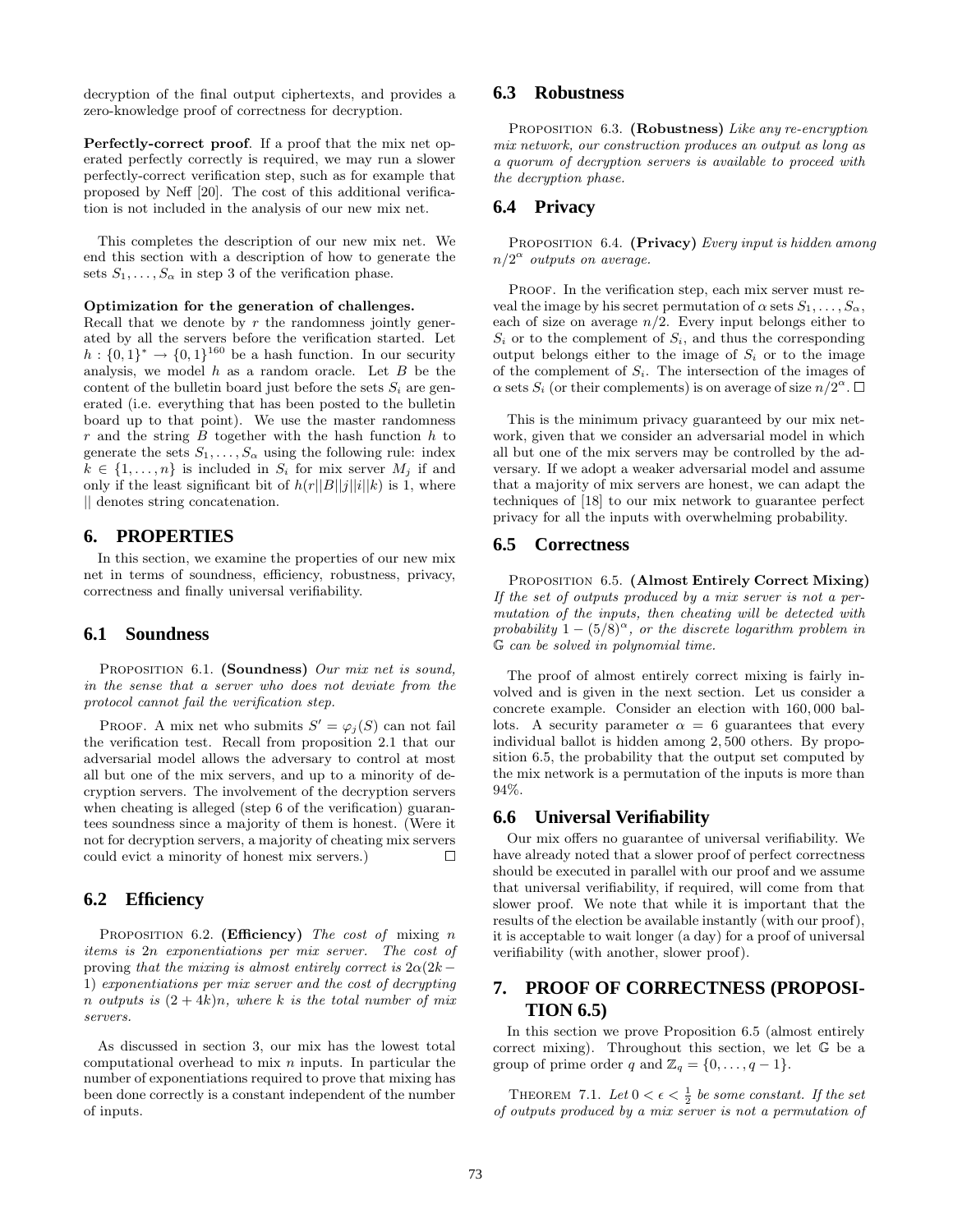the inputs, then a single challenge in step 5 of the verification protocol exposes cheating with probability at least  $\frac{3}{8} - \epsilon$ , or the discrete logarithm problem in  $\mathbb G$  can be solved in polynomial time.

Before proving the theorem, we need the following simple fact:

LEMMA 7.2. Let  $u_1, \ldots, u_{n+1}$  and  $v_1, \ldots, v_{n+1}$  be vectors in  $\mathbb{Z}_q^n$ . Suppose there is no n-by-n matrix  $M \in GL_n(\mathbb{Z}_q)$ such that  $u_i = M \cdot v_i$  for all  $i = 1, \ldots, n + 1$ . Then there is a polynomial time algorithm that finds  $n + 1$  elements  $c_1, \ldots, c_{n+1} \in \mathbb{Z}_q$  such that  $\sum_{i=1}^{n+1} c_i v_i = 0$  but  $\sum_{i=1}^{n+1} c_i u_i \neq 0$ 0.

PROOF. By relabelling the vectors  $v_1, \ldots, v_{n+1}$  as required, we may assume that  $V' = \{v_1, \ldots, v_k\}$  is a maximal linearly independent subset of  $V = \{v_1, \ldots, v_{n+1}\}.$  Let M be an *n*-by-*n* matrix such that  $u_i = M \cdot v_i$  for all  $v_i \in V'$ . Such a matrix always exists since the vectors in  $V'$  are linearly independent. Now, for any  $i > k$  the set  $V' \cup \{v_i\}$  is linearly dependent and therefore we can find  $c_0^{(i)}, \ldots, c_k^{(i)}$  in  $\mathbb{Z}_q$  such that  $c_0^{(i)}v_i + \sum_{j=1}^k c_j^{(i)}v_j = 0$ . Note that  $c_0^{(i)} \neq 0$ . If the equality  $c_0^{(i)}u_i + \sum_{j=1}^k c_j^{(i)}u_j = 0$  also holds, then  $u_i = M \cdot v_i$ . Therefore, by the assumption of the lemma, there exists  $\ell > k$  such that  $c_0^{(\ell)} v_{\ell} + \sum_{j=1}^k c_j^{(\ell)} v_j = 0$  but  $c_0^{(\ell)} u_{\ell} + \sum_{j=1}^k c_j^{(\ell)} u_j \neq 0$ . The algorithm works by build- $(\ell)$   $\longrightarrow$   $(k)$ ing the vectors  $(c_0^{(i)}, \ldots, c_k^{(i)})$  for  $i = k + 1, \ldots, n + 1$  and outputting the first one satisfying the requirement of the lemma.  $\Box$ 

We now prove Theorem 7.1. Assume that the set of outputs produced by the mix server is not a permutation of the set of inputs but cheating is detected with probability less than  $\frac{3}{8} - \epsilon$ . We view the mix server as a polynomial-time randomized algorithm, and construct an algorithm A that uses the mix server to compute discrete logarithms in G. Algorithm  $A$  takes as input two values  $g$  and  $h$  in  $\mathbb{G}$  and computes  $\log_q h$  as follows:

- 1. Algorithm A creates ElGamal public and private keys (the public key will be used to encrypt the inputs to the mix server). Algorithm  $A$  keeps the private key to itself and gives the public key to the mix server. Note that  $A$  is emulating the decryption servers.
- 2. A creates *n* inputs  $a_i = g^{r_i} \cdot h^{s_i} \in \mathbb{G}$  for  $r_i, s_i \in \mathbb{Z}_q$  chosen independently at random. Let  $A = \{a_1, \ldots, a_n\}.$ Algorithm A submits ElGamal encryptions of the inputs  $a_1, \ldots, a_n$  to the mix server.
- 3. The mix server produces an output set of  $n$  ElGamal ciphertexts. Algorithm  $A$  decrypts these ciphertexts to obtain the set  $B = \{b_1, \ldots, b_n\} \subseteq \mathbb{G}$  of outputs.
- 4. Algorithm A generates a random subsets  $S \subseteq A$  by including every element of A independently at random with probability half. It challenges the mix server to reveal the subset  $F(S) \subseteq B$  of the outputs corresponding to S. Recall that the mix server must produce a subset  $F(S) \subseteq B$  such that  $|F(S)| = |S|$  and the product of the elements of  $F(S)$  equals the product of the elements of S. If the mix server does not reply to the challenge, algorithm A rewinds it and queries it on a

different random subset until the mix server produces a reply. Since the mix server answers challenges with probability at least  $\frac{5}{8} + \epsilon$ , the algorithm A needs to rewind the mix server less than twice on average.

- 5. Algorithm A repeats step 4 above  $n+1$  times, rewinding the mix server between queries. It obtains independent random subsets  $S_1, \ldots, S_{n+1}$  of the inputs and the corresponding replies  $F(S_1), \ldots, F(S_{n+1})$  from the mix server.
- 6. Let  $\chi(S) \in \{0,1\}^n$  be the characteristic vector of S for any subset S of A or B. We view  $\chi(S) \in \{0,1\}^n$ as a vector in  $\mathbb{Z}_q^n$ . If there exists an *n*-by-*n* matrix  $M \in GL_n(\mathbb{Z}_q)$  such that for all  $i = 1, \ldots, n+1$  the equality  $\chi(S_i) = M \cdot \chi(F(S_i))$  holds, then algorithm  $\mathcal A$ reports failure.
- 7. Otherwise, there is no matrix  $M \in GL_n(\mathbb{Z}_q)$  such that  $\chi(S_i) = M \cdot \chi(F(S_i))$  holds for all  $i = 1, \ldots, n + 1$ . By Lemma 7.2, we can then find in polynomial time  $c_1, \ldots, c_{n+1} \in \mathbb{Z}_q$  such that:

$$
\sum_{i=1}^{n+1} c_i \chi(F(S_i)) = (0, ..., 0) \bmod q
$$

But

$$
\sum_{i=1}^{n+1} c_i \chi(S_i) \neq (0,\ldots,0) \bmod q
$$

Let  $(e_1,\ldots,e_n) = \sum_{i=1}^{n+1} c_i \chi(S_i) \in \mathbb{Z}_q^n$ . By definition of the mix server, we know that  $\prod_{a_j \in S_i} a_j =$  $\prod_{b_j \in F(S_i)} b_j$  for all  $i = 1, ..., n + 1$ . By multiplying these  $n + 1$  relations, we get

$$
\prod_{j=1}^{n} (a_j)^{e_j} = \prod_{i=1}^{n+1} \prod_{b_j \in F(S_i)} (b_j)^{c_i} = 1.
$$

Recall that  $a_i = g^{r_i} \cdot h^{s_i}$ . Therefore

$$
\sum_{j=1}^{n} e_j(r_j + s_j(\log_g h)) = 0 \mod q.
$$

If  $\sum_{j=1}^{n} e_j s_j = 0$  then algorithm A reports failure. This happens with probability at most  $1/q$ . Otherwise A outputs

$$
\log_g h = -\bigg(\sum_{j=1}^n e_j r_j\bigg) / \bigg(\sum_{j=1}^n e_j s_j\bigg).
$$

PROPOSITION 7.3. Suppose the mix server produces outputs which are not a permutation of the inputs, yet manages to reply to challenges with probability greater than  $\frac{5}{8} + \epsilon$ . Then algorithm A succeeds in computing discrete logarithm with probability at least  $\epsilon^2/128-1/q$ .

PROOF. By assumption, the mix server correctly answers a query with probability at least  $\frac{5}{8} + \epsilon$ , where the probability is taken over all  $2^n$  possible queries and the random bits used by the mix server. By a standard counting argument, if we randomly fix the mix server's random bits, then with probability at least  $\epsilon/2$  the mix server answers correctly at least  $\frac{5}{8} + \frac{13}{16} \epsilon$  of all  $2^n$  queries.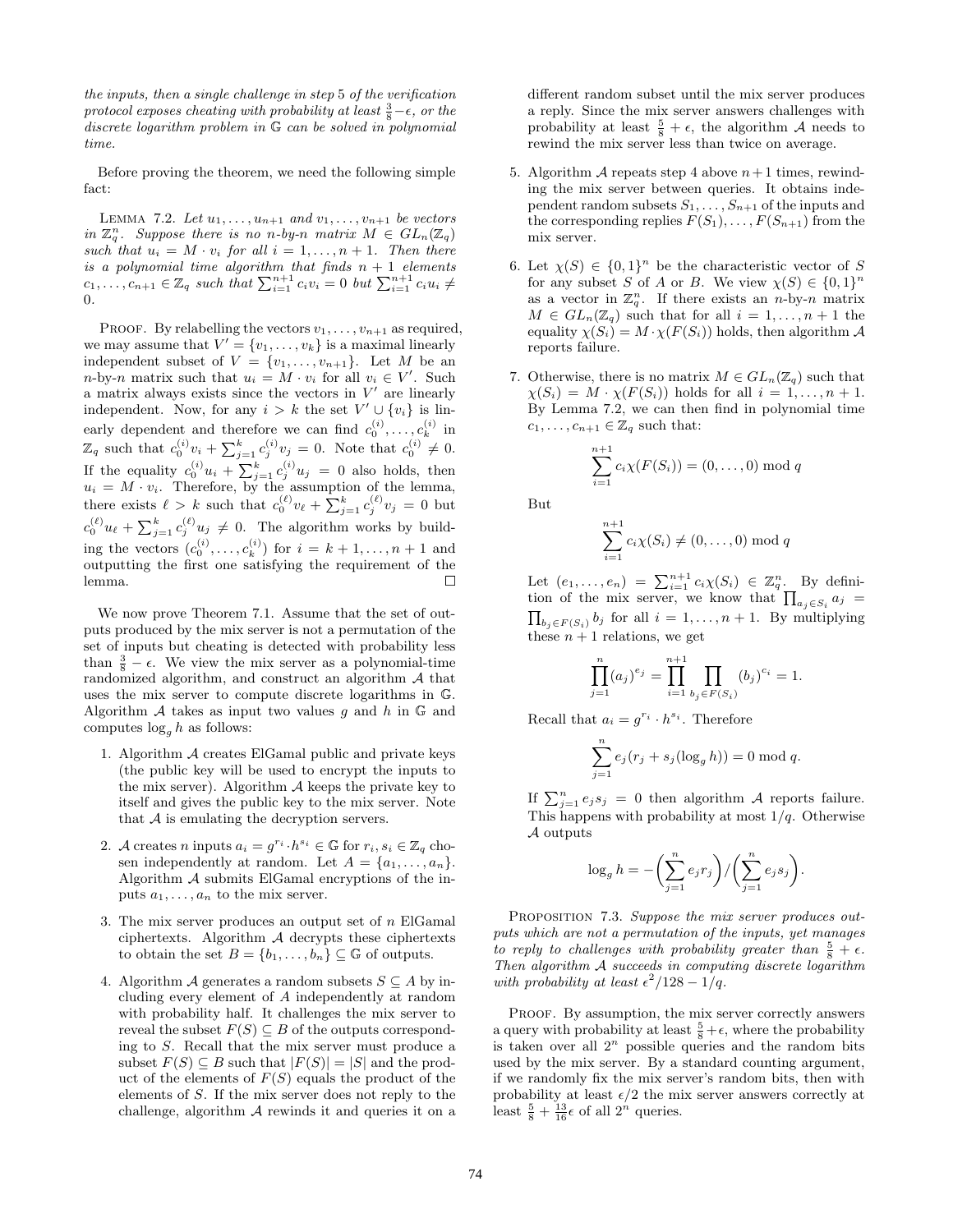Once we fix the mix server's random bits, the set of queries that the mix server answers correctly is a well defined subset  $\mathbb{S} \subseteq \{0,1\}^n$ . Furthermore, we can view the mix server as a deterministic function  $F : \mathbb{S} \to \{0,1\}^n$  mapping subsets of inputs to subsets of outputs. We know that  $|\mathbb{S}| > 2^n(\frac{5}{8} + \frac{13}{16}\epsilon)$ with probability at least  $\epsilon/2$ . Assume for the rest of the proof that  $|\$\biggeq 2^n(\frac{5}{8} + \frac{13}{16}\epsilon).$ 

For  $i = 1, \ldots, n$ , let  $e_i \in \{0, 1\}^n$  be the *i*-th unit vector (i.e. zeroes everywhere and a one in the  $i$ -th coordinate). The following lemma will be used several times:

LEMMA 7.4. Suppose that  $|\mathbb{S}| > 2^n/2$ . Let  $i \in \{1, ..., n\}$ . There exist  $v_0, v_1 \in \mathbb{S}$  such that  $v_1 = v_0 + e_i$ .

PROOF. Let U be the subset of  $\{0,1\}^n$  containing all vectors with a one in position i. Let  $\mathbb{S}_0 = \mathbb{S} \cap \overline{U}$  and let  $\mathbb{S}_1 = \mathbb{S} \cap U$ . We define  $f : \mathbb{S}_0 \to U$  to be the map that sends  $v_0$  to  $v_0 + e_i$ . Since  $|f(\mathbb{S}_0)| + |\mathbb{S}_1| = |\mathbb{S}| > |U|$ , there exist  $v_1 \in f(\mathbb{S}_0) \cap \mathbb{S}_1$ . Then  $(v_1 - e_i, v_1)$  is the pair of desired vectors.  $□$ vectors.  $\Box$ 

Next, we bound the probability that algorithm  $A$  aborts in step 6. We separate our analysis of the bound in two cases, depending on whether  $F(\mathbb{S})$  spans all of  $\mathbb{Z}_q^n$  or not. We prove first that S must span all of  $\mathbb{Z}_q^n$  when  $|\mathbb{S}| > 2^n/2$ .

LEMMA 7.5. If  $|\mathbb{S}| > (2^n)/2$  then the vectors in S span all of  $\mathbb{Z}_q^n$ .

PROOF. Let  $i \in \{1, \ldots, n\}$ . By the previous lemma, there exist  $v_0, v_1 \in \mathbb{S}$  such that  $e_i = v_1 - v_0$ . Therefore  $e_1, \ldots, e_n$  are spanned by  $\mathbb{S}$  and so  $\mathbb{S}$  spans  $\mathbb{Z}_n^n$ . are spanned by S and so S spans  $\mathbb{Z}_q^n$  $\bigcap_{q}$ .

LEMMA 7.6. Let  $\epsilon \in [0, \frac{1}{2}]$  and  $\mathbb{S} \subseteq \{0, 1\}^n$ . If  $|\mathbb{S}| >$  $2^{n}(\frac{1}{2} + \epsilon)$ , then n random and independent vectors from S will span  $\mathbb{Z}_q^n$  with probability at least  $\epsilon/4$ .

PROOF. Let  $v_1, \ldots, v_c \in \mathbb{Z}_q^n$  be linearly independent vectors where  $v_1, \ldots, v_c \in \{0,1\}^n$ . We know that the linear space spanned by  $v_1, \ldots, v_c$  contains at most  $2^c$  vectors in  ${0,1}^n$ . Therefore, if we are given c linearly independent vectors  $v_1, \ldots, v_c$  as above, the probability that a random vector from  $\mathbb S$  is linearly dependent on  $v_1, \ldots, v_c$  is at most  $2^{c}/\mathcal{S}$ . If follows that *n* random vectors from *S* span all of  $\mathbb{Z}_q^n$  with probability at least

$$
p = \left(1 - \frac{2}{|\mathbb{S}|}\right) \left(1 - \frac{2^2}{|\mathbb{S}|}\right) \cdots \left(1 - \frac{2^{n-1}}{|\mathbb{S}|}\right)
$$

In what follows, all the logarithms are taken base 2. Since  $\log_2(1-x) \ge -2x$  for  $x \in [0, \frac{1}{2}]$  and  $|\mathbb{S}| > 2^{n-1}$ , we have

$$
\log p = \log \left( 1 - \frac{2^{n-1}}{|\mathbb{S}|} \right) + \sum_{i=1}^{n-2} \log \left( 1 - \frac{2^i}{|\mathbb{S}|} \right)
$$
  
\n
$$
\geq \log \left( 1 - \frac{2^{n-1}}{|\mathbb{S}|} \right) - 2 \sum_{i=1}^{n-2} \frac{2^i}{|\mathbb{S}|}
$$
  
\n
$$
\geq \log \left( 1 - \frac{2^{n-1}}{|\mathbb{S}|} \right) - \frac{2^n}{|\mathbb{S}|}
$$

Since we assume  $|\mathbb{S}| > (2^n)(\frac{1}{2} + \epsilon)$ , we get  $p \ge \frac{\epsilon}{2+4\epsilon}$ . With  $\epsilon < \frac{1}{2}$ , we get the desired result.

LEMMA 7.7. If  $|\mathbb{S}| > 2^n(\frac{1}{2} + \epsilon)$  but  $F(\mathbb{S})$  does not span all of  $\mathbb{Z}_q^n$ , then algorithm  $\mathcal A$  does not abort in step 6 with probability at least  $\epsilon/4$ .

PROOF. By Lemma 7.6, we know that with probability at least  $\epsilon/4$ , the first n vectors  $\chi(S_1), \ldots, \chi(S_n) \in \{0,1\}^n$  will span all of  $\mathbb{Z}_q^n$ . But since  $F(\mathbb{S})$  does not span all of  $\mathbb{Z}_q^n$ , the n vectors  $\chi(F(S_1)), \ldots, \chi(F(S_n)) \in \{0,1\}^n$  do not span all of  $\mathbb{Z}_q^n$ . Therefore there is no matrix  $M \in GL_n(\mathbb{Z}_q)$  that maps  $\chi(F(S_i))$  to  $\chi(S_i)$  for all  $i = 1, \ldots, n$  and so the algorithm does not abort in step 6.

Next, we want to bound the probability of aborting in step 6 when  $F(\mathbb{S})$  spans all of  $\mathbb{Z}_q^n$ . For that, we first need the following two lemmas which show that  $F$  cannot be a linear map on S. Recall that a permutation matrix is a permutation of the rows of the identity matrix. Let us define the L norm of a vector  $b = (b_1, \ldots, b_n) \in \{0,1\}^n$  to be  $L(b) = \sum_{i=1}^{n} b_i$ .

LEMMA 7.8. Let  $|\mathbb{S}| > (5/8)2^n$  and  $F : \mathbb{S} \to \{0,1\}^n$  be a linear function such that  $F(\mathbb{S})$  spans all of  $\mathbb{Z}_q^n$  and F preserves the L norm (i.e.  $L(F(v)) = L(v)$  for all  $v \in \mathbb{S}$ ). Then there exists a permutation matrix  $P \in GL_n(\mathbb{Z}_q)$  such that  $F(v) = P \cdot v$  for all  $v \in \mathbb{S}$ .

PROOF. If  $F : \mathbb{S} \to \{0,1\}^n$  is a linear function, we can find an *n*-by-*n* matrix P such that for all  $S \in \mathcal{S}$ ,  $F(S) = P \cdot S$ . Note that the matrix P must be of full rank since  $F(\mathbb{S})$  spans all of  $\mathbb{Z}_q^n$ . For  $i, j \in 1, \ldots, n$ , we write  $p_{i,j}$  the entry of P at row  $i$  and column  $j$ .

We start by showing that  $p_{i,j} \in \{-1,0,1\}$  for all  $i,j \in$  $1, \ldots, n$ . Recall that for  $i = 1, \ldots, n$  we denote the *i*-th unit vector by  $e_i \in \{0,1\}^n$ . By Lemma 7.4, we can find  $v_0, v_1 \in \mathbb{S}$  such that  $v_1 = v_0 + e_i$ . Since  $v_0, v_1 \in \mathbb{S}$ , we know that  $F(v_0) = Pv_0$  and  $F(v_1) = Pv_1$  are in  $\{0, 1\}^n$ . But since  $v_1 = v_0 + e_i$  we have  $Pe_i = Pv_1 - Pv_0$ . This shows that the vector  $Pe<sub>i</sub>$  can be expressed as the difference between two vectors in  ${0,1}^n$  and therefore all the coordinates of  $Pe_i$  are in  $\{-1, 0, 1\}$ . But the vector  $Pe_i$  is exactly the *i*-th column of the matrix P. Since this argument works for all  $i = 1, \ldots, n$ , we have shown that  $p_{i,j} \in \{-1, 0, 1\}$  for all  $i, j \in 1, \ldots, n$ .

Recall the definition of the norm  $L$  given above. We have:

$$
L(Pe_i) = L(Pv_1 - Pv_0) = L(Pv_1) - L(Pv_0)
$$
  
=  $L(F(v_1)) - L(F(v_0)) = L(v_1) - L(v_0) = 1$ 

This implies the following equality, which we will use later:

$$
\sum_{j=1}^n \sum_{i=1}^n p_{i,j} = n.
$$

Let us now consider row  $R_i = (p_{i,1}, \ldots, p_{i,n})$  of the matrix P for  $i \in 1, \ldots, n$ . For any  $v \in \mathbb{S}$ , we know that the scalar product  $R_i \cdot v \in \{0, 1\}$  since  $F(v) = Pv \in \{0, 1\}^n$ . But  $|\mathbb{S}| >$  $(5/8)2^n$  by assumption. This implies that the vector  $R_i$  has at most 11 non-zero elements (either 1 or −1). Indeed, if  $R_i$  had  $z > 12$  non-zero elements, it would map at most a fraction  $2\binom{z/2}{z/4}/2^{z/2} < 5/8$  of vectors in  $\{0,1\}^n$  to  $\{0,1\}$ . Up to a re-ordering of the columns of the matrix  $P$ , we can assume that the  $z \leq 11$  non-zero coordinates of  $R_i$  are the first z coordinates. An exhaustive search among all  $2^1$  +  $2^2 + \ldots + 2^{11} = 2^{12} - 2$  possibilities of all vectors that map a fraction strictly greater than 5/8 of all vectors in  ${0,1}^n$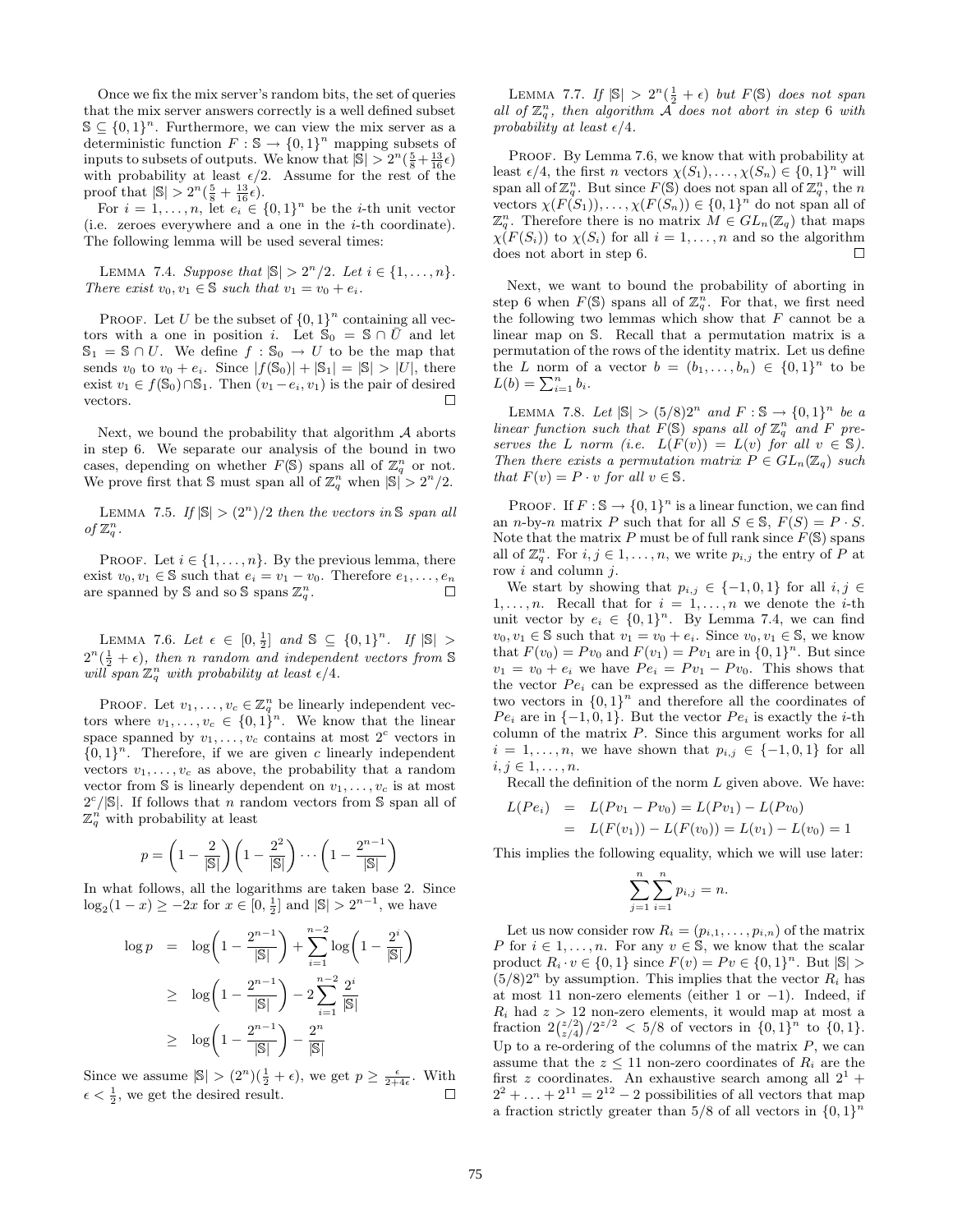to  $\{0,1\}$  reveals that every row  $R_i$  of P must be of one of the following 4 types:

- Type 1: there is only 1 non-zero coordinate and its value is 1.
- Type 2: there are only 2 non-zero coordinates and their values are 1, 1.
- Type 3: there are only 2 non-zero coordinates and their values are  $1, -1$ .
- Type 4: there are only 3 non-zero coordinates and their values are  $1, 1, -1$ .

Note that no row can have all zero coordinates since the matrix P is of full rank. Let  $t_1, t_2, t_3, t_4$  be the number of rows of  $P$  of type 1, 2, 3 and 4 respectively. Observe that  $t_1 + t_2 + t_3 + t_4 = n$ . We also know that

$$
t_1 + 2t_2 + t_4 = \sum_{j=1}^{n} \sum_{i=1}^{n} p_{i,j} = n
$$

and therefore  $t_2 = t_3$ . Now suppose  $t_2 \geq 1$ . The matrix P then contains at least one row  $v_2$  of type 2 and one row  $v_3$  of type 3. Up to symmetries and permutations on the columns of  $P$ , there are 4 distinct ways in which the nonzero coordinates of  $v_2$  and  $v_3$  can be arranged relative to one another:

$$
\left(\begin{array}{rrr}1 & 1 \\ 1 & -1\end{array}\right)\left(\begin{array}{rrr}1 & 1 & 0 & 0 \\ 0 & 0 & 1 & -1\end{array}\right)\left(\begin{array}{rrr}1 & 1 & 0 \\ 1 & 0 & -1\end{array}\right)\left(\begin{array}{rrr}1 & 1 & 0 \\ -1 & 0 & 1\end{array}\right)
$$

All of these arrangements map at most a fraction 5/8 of all vectors in  ${0,1}^n$  to vectors in  ${0,1}^n$ . This means that  $t_2 = t_3 = 0.$ 

It remains to show that  $t_4 = 0$ . We proceed by contradiction. Assume there is at least one row  $v_4$  of type 4. Up to a re-ordering of the columns of  $P$ , we may assume  $v_4 = (-1, 1, 1, 0, 0, \ldots, 0)$ . Since  $L(Pe_1) = 1$ , there are at least two other rows of P that have a 1 in the first column. These cannot both be of type 1 for otherwise they would be linearly dependent and that cannot happen since  $P$  is of full rank. Therefore there is at least one other row  $v_4$  of type 4 which has a 1 in the first column. Up to symmetries and permutations on the columns of  $P$ , there are 4 distinct ways in which the non-zero coordinates of  $v_4$  and  $v'_4$  can be arranged relative to one another:

$$
\begin{pmatrix} -1 & 1 & 1 \ 1 & -1 & 1 \end{pmatrix} \begin{pmatrix} -1 & 1 & 1 & 0 \ 1 & 1 & 0 & -1 \end{pmatrix}
$$

$$
\begin{pmatrix} -1 & 1 & 1 & 0 \ 1 & -1 & 0 & 1 \end{pmatrix} \begin{pmatrix} -1 & 1 & 1 & 0 & 0 \ 1 & 0 & 0 & 1 & -1 \end{pmatrix}
$$

All of these arrangements map at most a fraction 5/8 of all vectors in  $\{0,1\}^n$  to vectors in  $\{0,1\}^n$ . This means that  $t_4 = 0$ . Therefore all the rows of P are of type 1 so that P is a permutation matrix.

LEMMA 7.9. Let  $|\mathbb{S}| > 2^n/2$  and  $F : \mathbb{S} \to \{0,1\}^n$  be a linear function such that  $F(\mathbb{S})$  spans all of  $\mathbb{Z}_q^n$ . If there exists a permutation matrix  $P \in GL_n(\mathbb{Z}_q)$  such that  $F(v) = Pv$ for all  $v \in \mathbb{S}$ , then the outputs B of the mix server are a permutation of the inputs A.

PROOF. Consider the unit vector  $e_j$  for  $j \in 1, \ldots, n$ . Since  $P$  is a permutation matrix there exists a unit vector  $e_i$  such that  $Pe_i = e_j$ . By Lemma 7.4, we can find  $v, w \in \mathbb{S}$  such that  $w = v + e_i$ . Let us write the coordinates of v and w as  $v = (v_1, \ldots, v_n)$  and  $w = (w_1, \ldots, w_n)$ . We also write  $F(v) = (v'_1, \ldots, v'_n)$  and  $F(w) = (w'_1, \ldots, w'_n)$ . We have

$$
F(w) = Pw = Pv + Pei = F(v) + ej.
$$

This implies that

$$
\prod_{k=1}^{n} (a_k)^{w_k} = a_i \prod_{k=1}^{n} (a_k)^{v_k}
$$

$$
\prod_{k=1}^{n} (b_k)^{w'_k} = b_j \prod_{k=1}^{n} (b_k)^{v'_k}
$$

Since  $v, w \in \mathbb{S}, \prod_{k=0}^{n} (a_k)^{v_k} = \prod_{k=1}^{n} (b_i)^{v'_k}$  and  $\prod_{k=1}^{n} (a_k)^{w_k} =$  $\prod_{k=1}^{n} (b_k)^{w'_k}$ . Thus we must have  $b_j = a_i$ . The same reasoning holds for all  $1 \leq j \leq n$ , which shows that the mix server didn't cheat.  $\hfill \Box$ 

Lemmas 7.8 and 7.9 show that when  $|\mathbb{S}| > (5/8)2^n$  and  $F(\mathbb{S})$  spans all of  $\mathbb{Z}_q^n$ , then F cannot be a linear map on  $\mathbb{S}$ unless the mix server did not cheat. The next lemma shows that when  $F(\mathbb{S})$  spans all of  $\mathbb{Z}_q^n$ , step 6 succeeds with nonnegligible probability.

LEMMA 7.10. If  $|\mathbb{S}| > 2^n(\frac{5}{8} + \frac{13}{16}\epsilon)$  and  $F(\mathbb{S})$  spans all of  $\mathbb{Z}_q^n$ , then algorithm A does not abort in step 6 with probability at least  $\epsilon$ /64.

PROOF. By Lemma 7.6, we know that with probability at least  $1/32$ , the first *n* vectors in step 6 of algorithm  $\mathcal{A}$ ,  $\chi(S_1), \ldots, \chi(S_n) \in \{0,1\}^n$  will span all of  $\mathbb{Z}_q^n$ . Let  $M \in$  $GL_n(Z_q)$  be the unique matrix that maps  $\chi(F(S_i))$  to  $\chi(S_i)$ for all  $i = 1, \ldots, n$ .

Let  $T \subseteq \mathbb{S}$  be the subset of all the vectors  $v \in \mathbb{S}$  such that  $v = M \cdot F(v)$ . By Lemmas 7.8 and 7.9, we know that  $|T| \leq (5/8)2^{n}$ . Therefore the probability that the  $n + 1$ 'st vector  $\chi(S_{n+1})$  in step 6 of algorithm A is not in T is at least  $\frac{13}{16}\epsilon$ . When that happens, step 6 will not abort. The probability of not aborting in step 6 is therefore at least  $(1/32)(\frac{13}{16}\epsilon) \ge \epsilon/64$  as required.

#### Proof of Proposition 7.3

To summarize, we prove here the lower bound given in Proposition 7.3 on the probability that algorithm A succeeds in outputting  $\log_g h$ . Algorithm A only ever aborts in steps 6 and 7. We know that the probability that  $A$  aborts in step 7 is at most  $1/q$ . Furthermore, we have shown that with probability at least  $\epsilon/2$ , we have  $|\mathbb{S}| > 2^n(\frac{5}{8} + \frac{13}{16}\epsilon)$ . When that happens:

- When  $F(\mathbb{S})$  does not span all of  $\mathbb{Z}_q^n$ , the probability that A does not abort in step 6 is at least  $1/32$  by Lemma 7.7.
- When  $F(\mathbb{S})$  spans all of  $\mathbb{Z}_q^n$ , the probability that A does not abort in step 6 is at least  $\epsilon/64$  by Lemma 7.10.

It follows that the probability of success of  $A$  is at least  $\epsilon^2/128 - 1/q$ . □